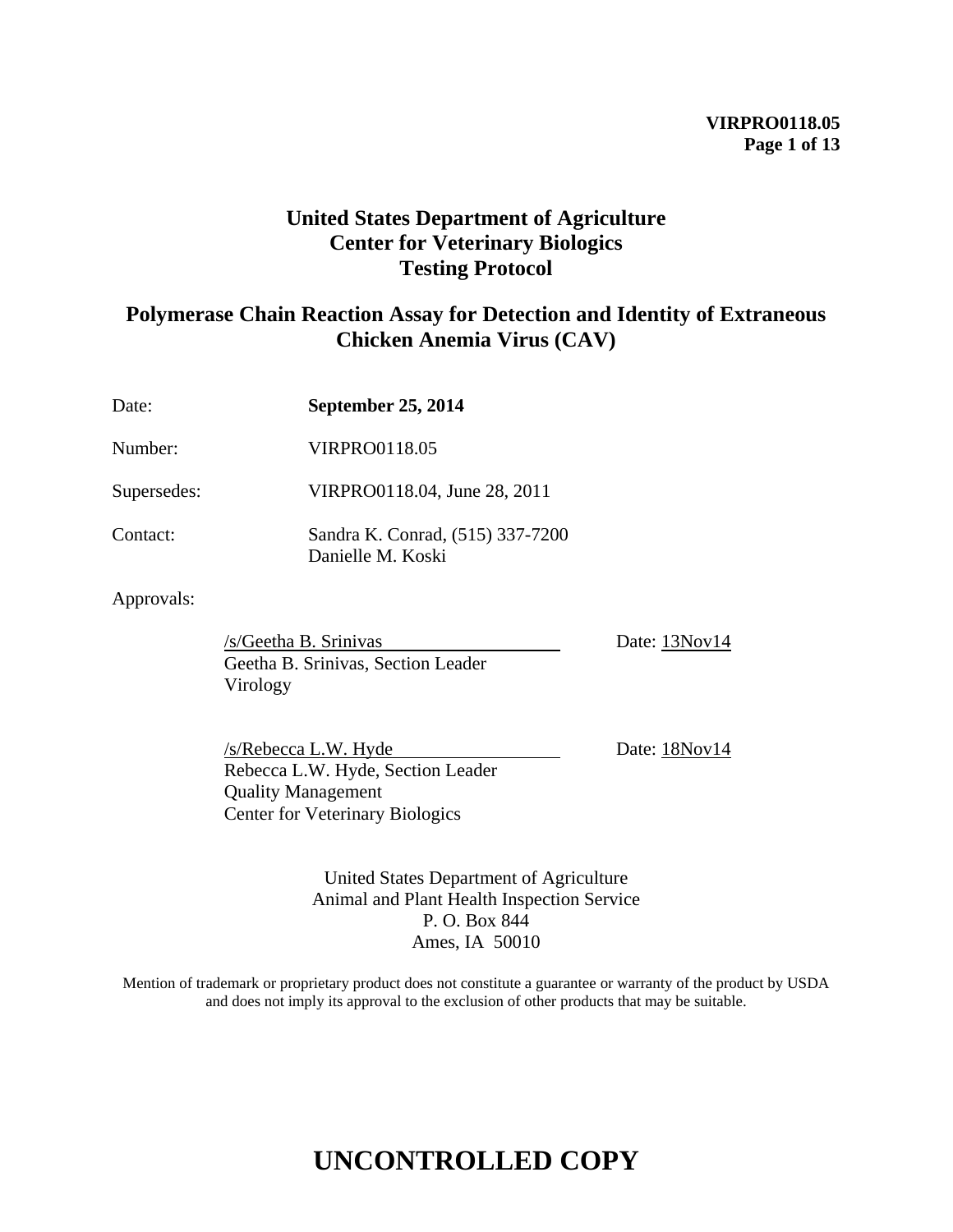**Table of Contents**

- **1. Introduction**
- **2. Materials**
	- **2.1 Equipment/instrumentation**
	- **2.2 Reagents/supplies**
- **3. Preparation for the Test**
	- **3.1 Personnel qualifications/training**
	- **3.2 Preparation of equipment/instrumentation**
	- **3.3 Preparation of reagents/control procedures**
	- **3.4 Storage of the sample**
- **4. Performance of the Test**
	- **4.1 DNA extraction**
	- **4.2 Amplification of CAV DNA**
	- **4.3 Analysis of amplified CAV DNA**
- **5. Interpretation of the Test Results**
- **6. Report of Test Results**
- **7. Summary of Revisions**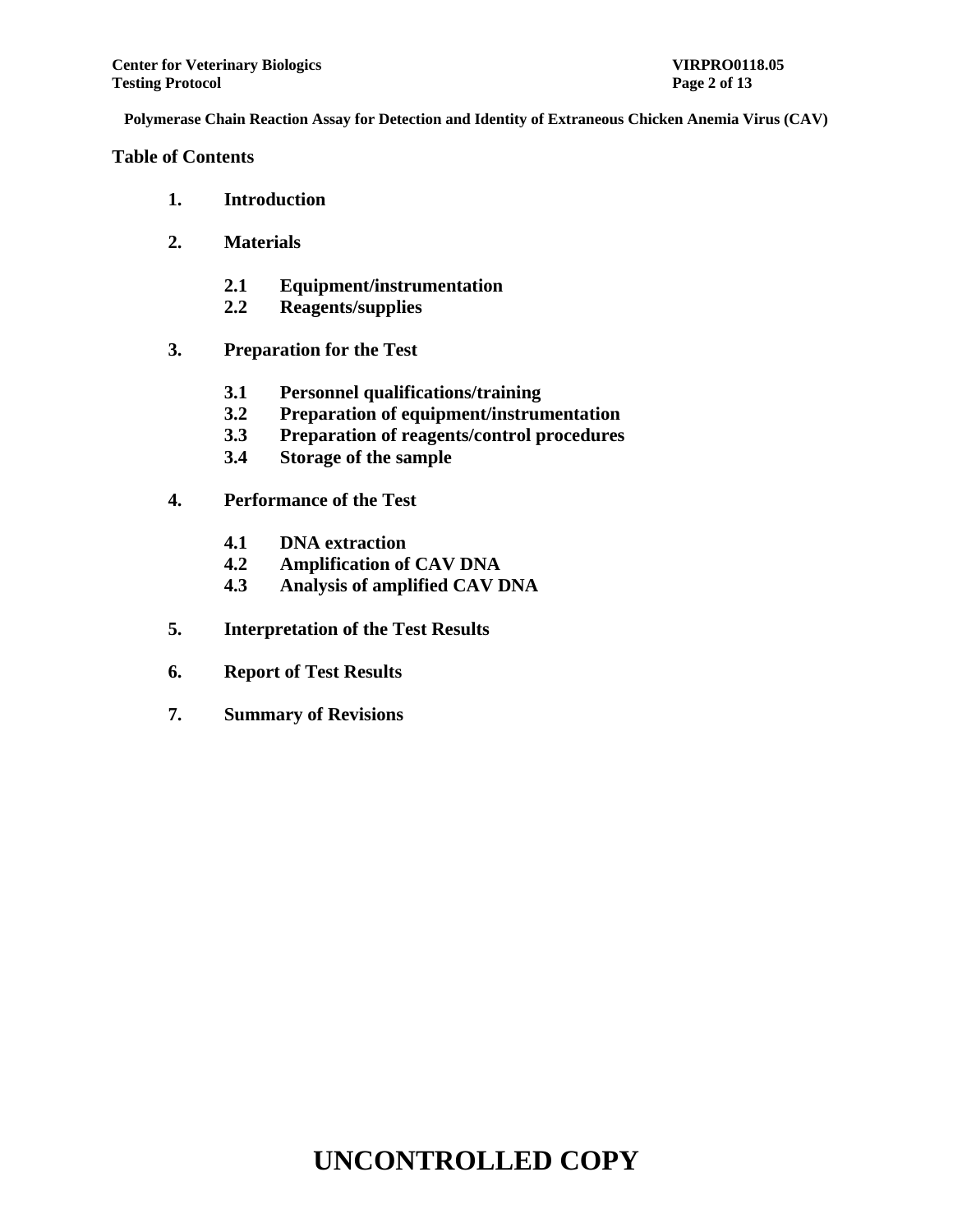#### **1. Introduction**

This Testing Protocol (PRO) describes a polymerase chain reaction (PCR) assay for detection and identity of extraneous chicken anemia virus (CAV) in biologic products as specified in the guidelines of Veterinary Services Memorandum Number 800.89.

### **2. Materials**

## **2.1 Equipment/instrumentation**

Equivalent equipment or instrumentation may be substituted for any brand name listed below.

**2.1.1** Laminar Flow Biological Safety Cabinet (BSC) (NuAire Inc., Labgard)

## **Note: Use good laboratory practices to perform the DNA template preparation of the positive controls in an area not related to the testing of other poultry viruses.**

**2.1.2** Thermocycler (Applied Biosystems, GeneAmp PCR System 9700 or Veriti 96-well thermocycler)

**2.1.3** Thermo EC Electrophoretic gel system

**2.1.4** Eppendorf Adjustable Volume Research micro-pipettes, 2.5-µL, 10-µL, 20-µL, 100-µL, 200-µL, 1000-µL

## **Note: Separate Micro-pipettes are assigned to the individual BSCs and should not be interchanged between designated hoods to avoid contamination.**

- **2.1.5** Pipette-aid automatic pipettor (Drummond Scientific)
- **2.1.6** Microcentrifuge (Eppendorf 5415 C)
- **2.1.7** Heating Block or Water Bath set at  $56^{\circ} \pm 2^{\circ}$ C

## **2.2 Reagents/supplies**

Equivalent reagents or supplies may be substituted for any brand name listed below.

**2.2.1** Current versions of the following Virology Testing Worksheets: **VIRTWS1061**, **VIRTWS0118** and **VIRTWS0218**.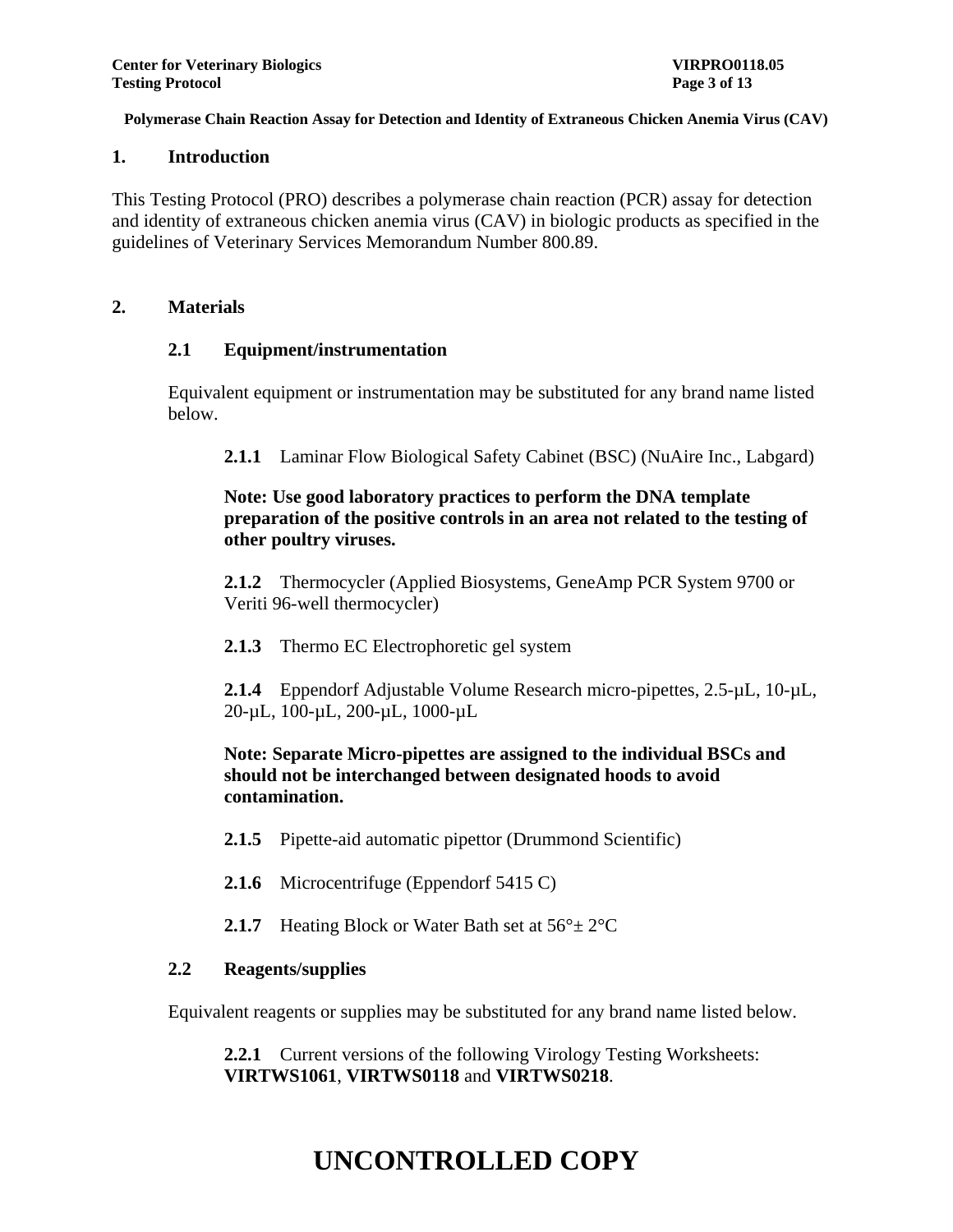**2.2.2** DNeasy Blood and Tissue Kit (Qiagen, Catalog #: 6504)

**2.2.3** CAV DNA positive control (prepared according to **VIRNPP0001**)

**2.2.4** AmpliTaq Gold with GeneAmp, containing AmpliTaq Gold, 10x PCR Gold Buffer, and  $MgCl<sub>2</sub>$  (Applied Biosystems, Part #: 4311806)

**2.2.5** GeneAmp dNTP Mix with dTTPs 10mM (2.5mM each) (Applied Biosystems, Product #: N8080260)

**2.2.6** CAV primers, CAV-1 and CAV-2 at approximately 50 pmol/ $\mu$ L each

**Reconstitution of the primers is determined by the synthesis data sheet. The primer batch yield is recorded on the sheet. Convert the nmol amount to pmol by multiplying the amount in nmols by 1000 and dividing the result by 50 to determine amount in microliters of water (PCR grade) to add for a final concentration of 50 pmol per 1 µL.** 

**Primer Sequences:**

## **CAV-1, 5'-CTAAGATCTGCAACTGCGGA-3'**

**CAV-2, 5'-CCTTGGAAGCGGATAGTCAT-3'**

**2.2.7** PBS for HI (National Centers for Animal Health (NCAH), Media #30102)

**2.2.8** Ethanol 200 proof molecular grade (Sigma-Aldrich, Product #: E7023)

**2.2.9** Agarose 3:1 High Resolution Blend (Amresco, Catalog #: E776) which is optimized for molecular weights 100-1000 bp

**2.2.10** PCRSizer 100 base pair (bp) ladder (Norgen, Catalog #: 11400)

**2.2.11** Loading Buffer, 10X BlueJuice (Invitrogen, Catalog #: 10816-015)

**2.2.12** Tris Borate EDTA (TBE), 10X (NCAH, Media #30387)

**2.2.13** Ethidium Bromide (EtBr), 10mg/mL (Invitrogen, Catalog #: 15585-011)

**Caution: Ethidium bromide is a suspected carcinogen. Use gloves when handling any reagents containing Ethidium Bromide. Refer to Material Safety Data Sheet (MSDS) and the NCAH Environmental Health and Safety Unit guidelines for safe handling, usage, and disposal.**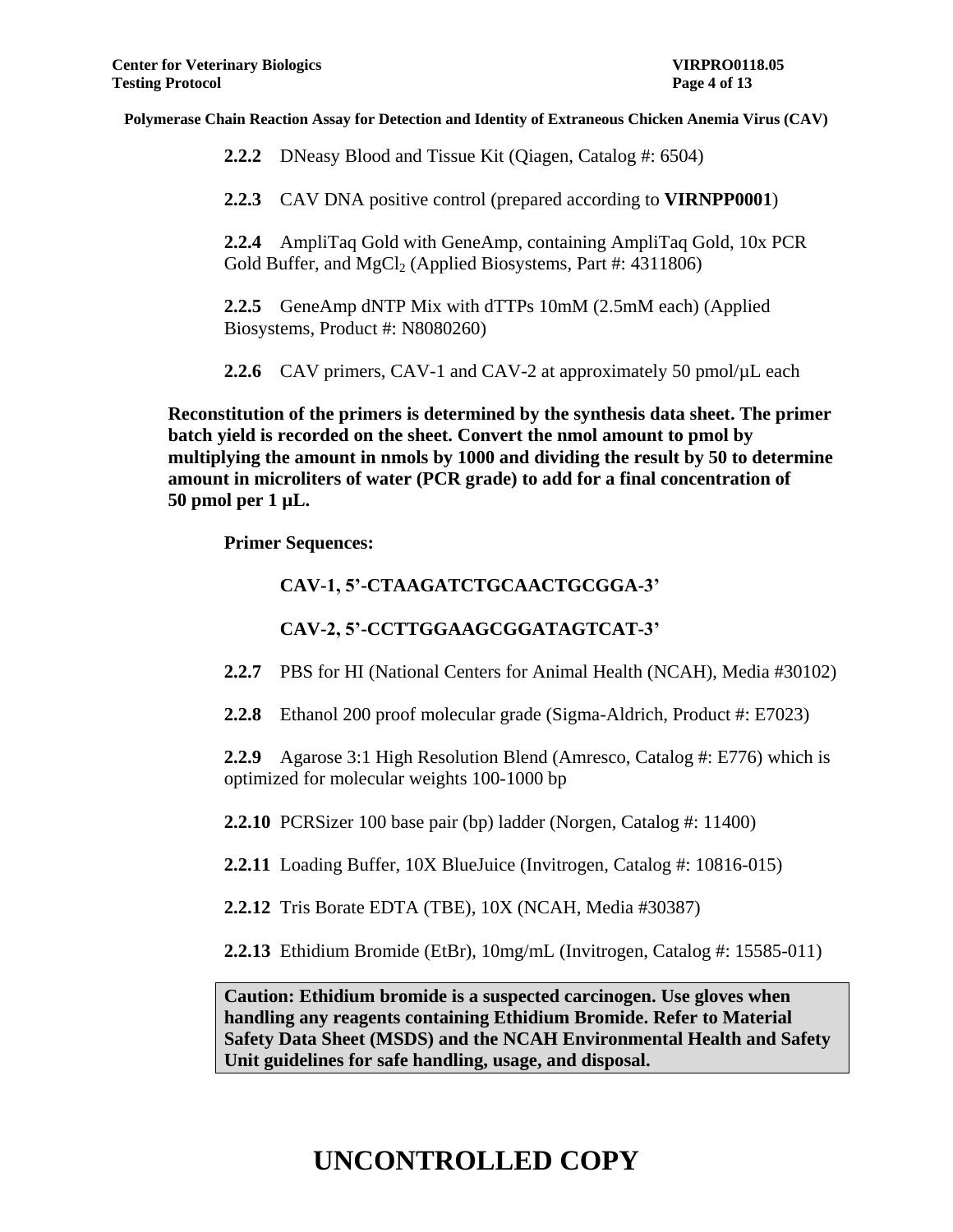**2.2.14** PCR reaction tubes (Applied Biosystems, MicroAmp, Part #: N8010580)

**2.2.15** PCR reaction tube caps (Applied Biosystems, MicroAmp, Part #: N8010535)

**2.2.16** 96-well PCR reaction tube tray/retainer (Applied Biosystems, MicroAmp, Part #: N8015530)

**2.2.17** 96-well PCR reaction tube base (Applied Biosystems, MicroAmp, Part #: N8015531)

**2.2.18** Cap Installing Tool (Applied Biosystems, Part #: N8010438)

**2.2.19** Plastic 96-well Microtiter Plate (Dynatech Laboratories, Catalog #: 001- 010-2801)

**2.2.20** Aerosol Resistant Filter tips for micropipettes, various sizes

**2.2.21** Screw Cap Micro Tubes (Sarstedt, Catalog #: 72.694.006)

**2.2.22** DNase/RNase Free water appropriate for use in PCR master mix

**2.2.23** Latex, vinyl, or nitrile powder free disposable gloves

**2.2.24** 1.5-mL centrifuge tubes

## **3. Preparation for the Test**

## **3.1 Personnel qualifications/training**

Personnel must have experience or training in this protocol. This includes knowledge of aseptic biological laboratory techniques and preparation and the proper handling and disposal of biological agents, reagents, tissue culture samples, and chemicals.

## **3.2 Preparation of equipment/instrumentation**

Operate all equipment/instrumentation according to manufacturers' instructions and monitor for compliance with current corresponding standard operating policies/procedures (SOPs). Wear non-powdered disposable gloves. Program the thermocycler (see thermocycler manual) with the following steps: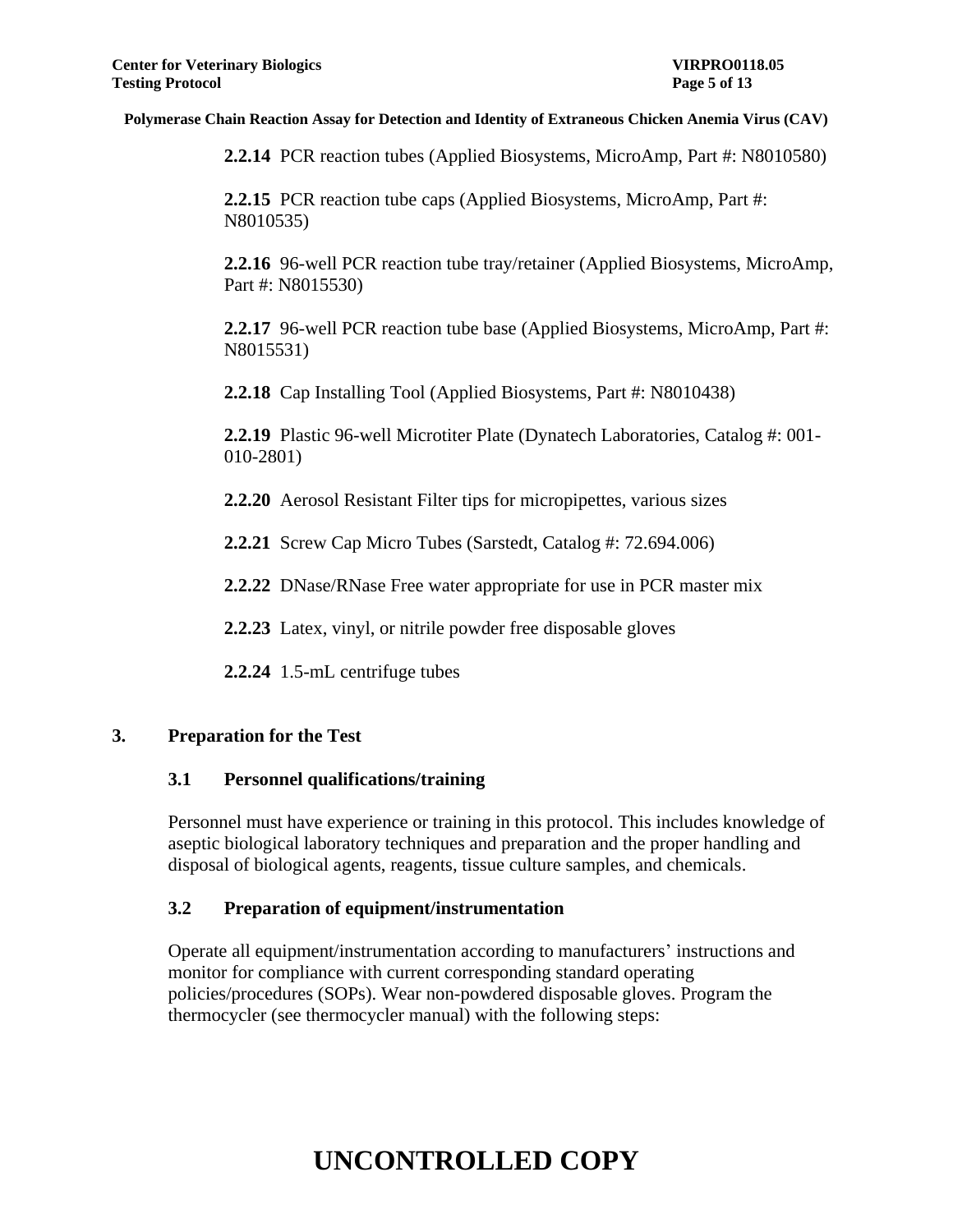#### **Amplification of CAV DNA**

Pre-PCR Heat Start Hold: 5 minutes at 95°C

Cycles 1 - 35: 30 seconds at 95°C 45 seconds at 51.5°C 1 minute at 72°C, with a 1 second increase following each cycle Post-PCR Hold: 10 minutes at 72°C Soak/Storage: 4°C

### **3.3 Preparation of reagents/control procedures**

**3.3.1** The CAV positive control is Qiagen spin column purified on a separate occasion to avoid contamination. See **Section 4.1** for DNA extraction process. CAV DNA is then amplified and diluted according to **VIRNPP0001**.

**3.3.2** Prepare 1X TBE from 10X TBE using distilled or deionized water. If using as gel buffer, add 0.2 µL Ethidium Bromide to 1 mL 1X TBE.

### **3.4 Storage of the sample**

Obtain and store samples for testing as described in the current version of **VIRSOP2041.**

## **4. Performance of the Test**

#### **4.1 DNA extraction**

**It is recommended that the sample preparation with the positive CAV control be prepared in a separate area than the amplification step to avoid cross contamination. Wear disposable, powder free vinyl, nitrile, or latex gloves for all portions of the test procedure. If necessary, an alternative extraction method may be used.**

**4.1.1** Thaw test sample(s) if needed. Rebottle if necessary or rehydrate sample if needed with an appropriate amount of Super Q water. Record sample information on the current version of **VIRTWS1061**.

**4.1.2** Transfer 200 µL of the sample to a 1.5-mL centrifuge tube. If the sample is difficult to pipette due to viscosity or has a large amount of cells in it, transfer 100 µL sample and add 100 µL PBS.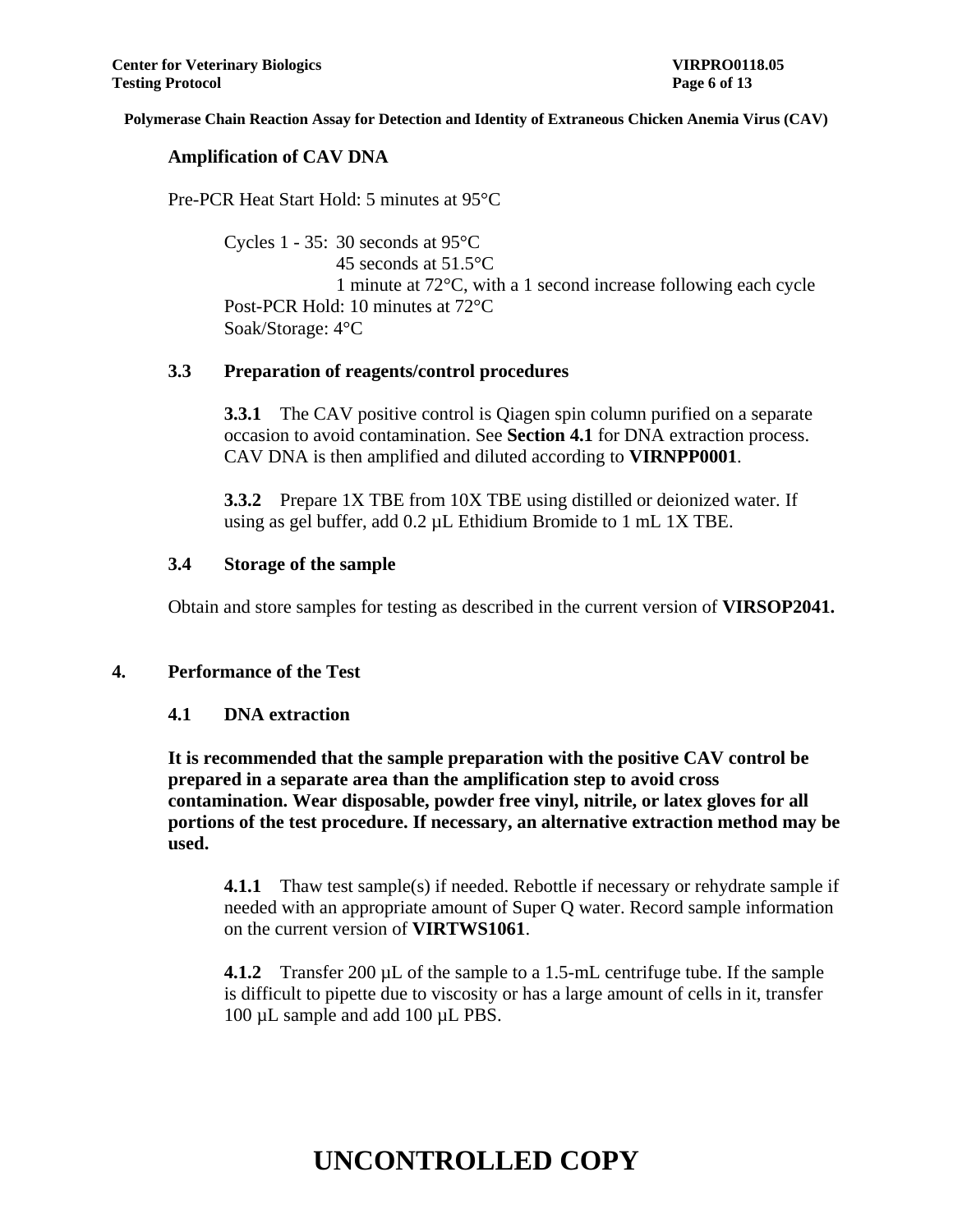**Note: If the sample being tested is whole tissue, take approximately 1 gram of tissue, push through 5-mL syringe without a needle, and then mix with 400 µL of PBS. Pull solution through a canula attached to a syringe until it is broken down enough to be brought up in a pipette tip. Use 100 µL of this solution with 100 µL of PBS. This method is recommended for chick embryo tissue.** 

**4.1.3** For an internal positive control, place 100 µL of sample in a different 1.5-mL centrifuge tube. To that tube, add 100 µL of diluted CAV DNA control for a total volume should equal 200 µL.

**Note: If the sample being tested is whole tissue, take approximately 1 gram of tissue, push through 5-mL syringe without a needle, and then mix with 400 µL of PBS. Pull solution through a canula attached to a syringe until it is broken down enough to be brought up in a pipette tip. Use 100 µL of this solution with 100 uL of CAV DNA control. This method is recommended for bursa and chick embryo tissue.** 

**4.1.4** From this point, follow the protocol that is provided in the Qiagen DNeasy Blood and Tissue Kit, starting with the addition of 20  $\mu$ L of proteinase K to the sample, and continue from there.

**4.1.5** Once the Qiagen purification and extraction is completed, store the tubes at -20°C until ready to continue to **Section 4.2.**

## **4.2 Amplification of CAV DNA**

**4.2.1** See the current version of **VIRTWS0118** for the master mix worksheet**.**  Prepare master mix for DNA amplification of CAV as follows:

**1.** Calculate amount of master mix needed by determining total number of tubes (reactions) needed plus one extra.

#### **Example:**

See **Section 4.2.2** for sample tray layout. In the sample tray layout, each sample would have one reaction with just sample and one reaction of sample with CAV DNA control extracted with it as an internal positive control. For three samples, that would give a total number of six reactions. There is also one tube for an external positive control and one tube for a negative control giving another two reactions. The total number of reactions then is eight, plus one extra reaction. The amount of each ingredient listed below would then be multiplied by nine, which will give the amount of each component required in the master mix.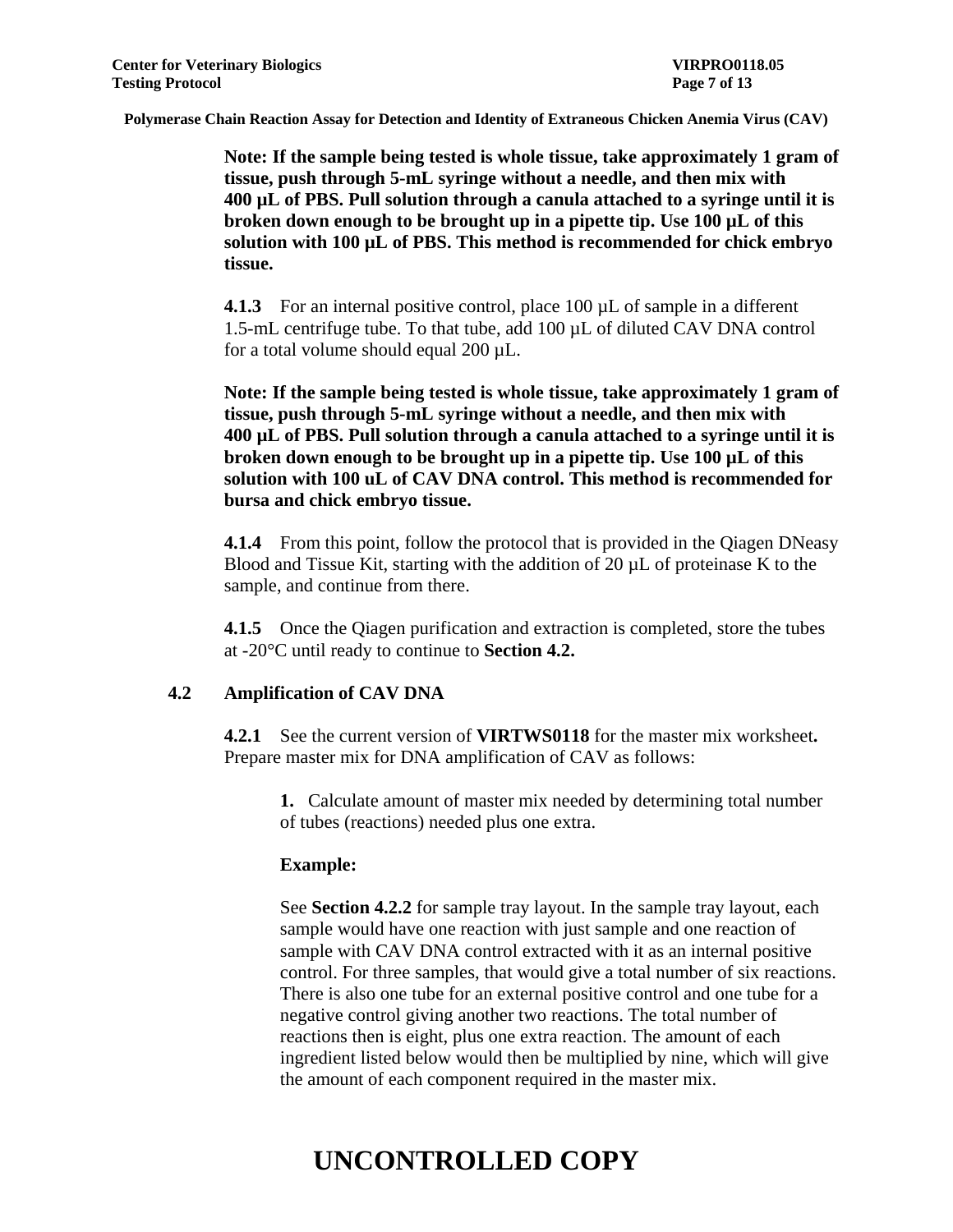**2.** Add the master mix ingredients in the order listed in the following section (amounts are for 1 reaction) in the clean master mix area.

| <b>Master Mix</b>             |                             |         |  |
|-------------------------------|-----------------------------|---------|--|
| Item                          | $\mu$ L                     | $\mu$ L |  |
| DNase/RNase free water        | 57.5                        | 23.5    |  |
| 10X buffer                    | 10                          | 5       |  |
| dNTPs                         | 10                          | 5       |  |
| MgCl <sub>2</sub>             | 8                           |         |  |
| primer cav-1 50 pmol/ $\mu$ L | $\mathcal{D}_{\mathcal{A}}$ |         |  |
| primer cav-2 50 pmol/ $\mu$ L | $\mathfrak{D}_{\cdot}$      |         |  |
| Taq Polymerase                | 0.5                         | 0.5     |  |
| <b>Total Master Mix</b>       | 90                          | 40      |  |
| Sample                        | 10                          | 10      |  |
| <b>Total Volume</b>           | 100                         | $50*$   |  |

#### **Note: Add Taq polymerase last to the master mix**

\*The Veriti thermocycler has a 50 µL reaction volume.

**4.2.2** Insert PCR reaction tube strips into two rows on the tray/retainer assembly. Make sure to include tubes for the negative control and external positive control. Snap top of assembly to secure strips. Place assembly on base.

**4.2.3** Transfer 40 or 90 µL of the master mix to each reaction tube either in the clean hood where the master mix was made, or, before any DNA template is opened, in the DNA/RNA template (dirty) hood.

**4.2.4** In the template BSC, add 10 µL of sample template to a PCR reaction tube. Repeat this process for each sample, including those samples that were spiked before extraction with CAV DNA. Change pipette tips between each sample. In the second to last tube, add 10  $\mu$ L of water. In the last tube, add 10 µL of CAV DNA control.

**4.2.5** Cap all the tubes. If necessary, use a capping instrument.

**4.2.6** Record the tray set up in the PCR tray layout area on the second page of **VIRTWS0118**. The total reaction volume will be 100 µL or 50 µL.

**4.2.7** Place the tube holder in the thermocycler and close the heated cover.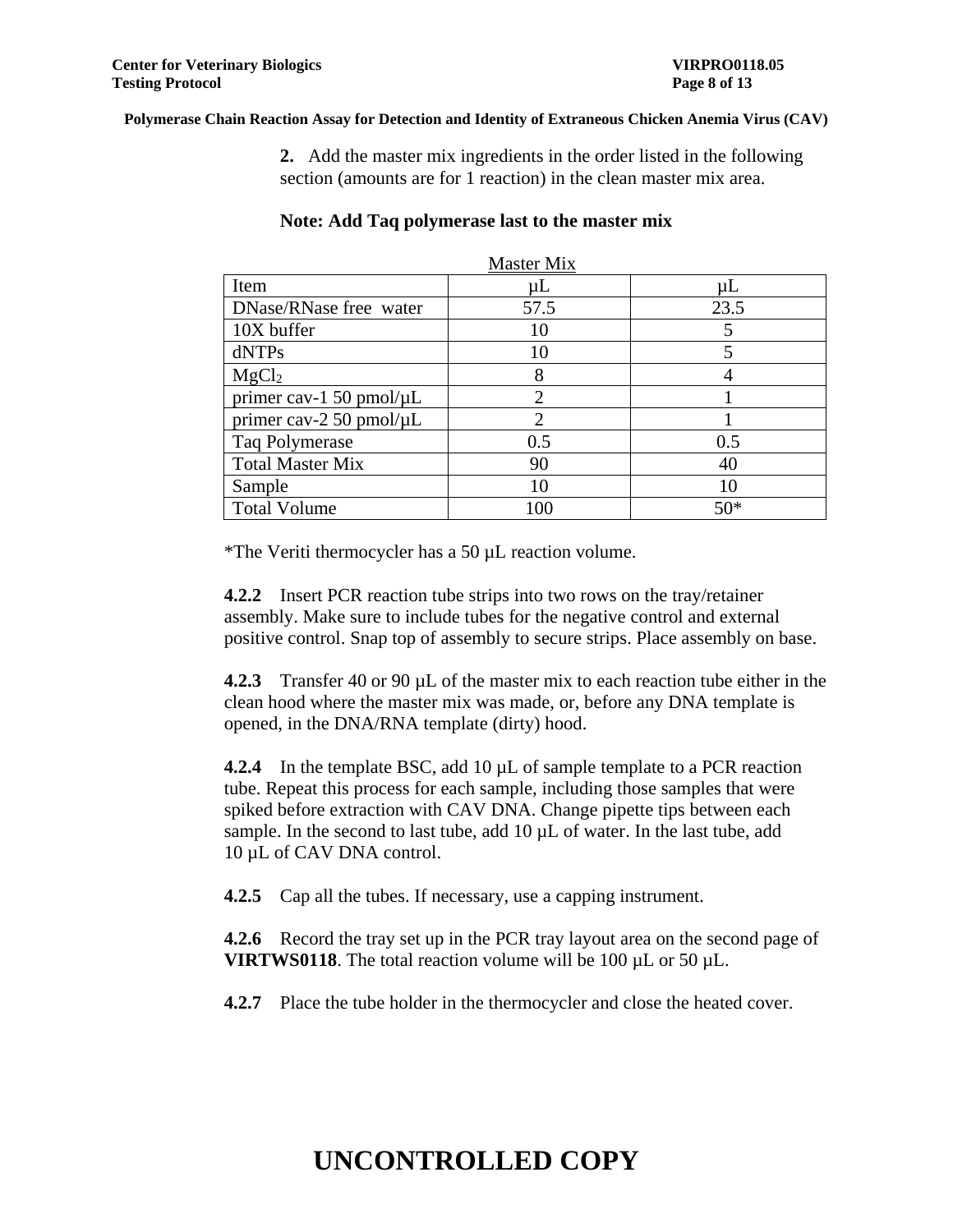**4.2.8** Run the CAV amplification program (see **Section 3.2**). Make sure the reaction volume is set at 100 µL for the 9700 thermocycler and 50 µL for the Veriti thermocycler.

**4.2.9** Once the program is completed, store the tubes at 4<sup>o</sup>C until ready to analyze PCR product(s).

## **4.3 Analysis of amplified CAV DNA**

**Wear disposable, powder-free nitrile, vinyl, or latex gloves for all portions of analysis.**

## **4.3.1 Loading gel**

See the current version of **VIRTWS0118** for the gel worksheet.

**1.** Make sure to set up the electrophoresis apparatus before heating the gel, including setting up the tray and adding the comb. Make sure the apparatus is level and the comb is not hitting the bottom of the tray. Comb sizes range from 8-12 wells for the small gel and 22-40 wells for the large gel. The volume of the wells ranges from 10 µL to 20 µL.

**2.** The gel used is a 2% 3:1 agarose gel. Gel size is determined by the number of lanes needed for the batch. Weigh agarose for appropriate gel size (example: 0.7 g per 35 mL - small gel, 2 g per 100 mL – large gel). The 1X TBE buffer **without EtBr** is used as a diluent for the 2% gel. EtBr is not added until after heating to avoid dissipation of the EtBr fumes. Combine buffer and powdered agarose in either a screw top glass flask or bottle. Make sure to leave the lid loose. Heat the solution in the microwave until the liquid is clear (approx. 2 to 2 1/2 minutes, depending on the microwave). The agarose is cooled to the point that the glassware can be handled, but the agarose is still fluid. Add the EtBr at this point in the quantity of 0.2 µL EtBr per 1 mL agarose. The agarose is poured onto the gel tray and allowed to solidify.

**3**. To the solidified gel, add the 1X TBE with EtBr as tank buffer, filling the gel box until the gel is covered.

**Note: An E-gel (Invitrogen, Catalog #G5018-02), which is a sealed gel that does not use buffer and runs on a dry electrophoresis platform, can be substituted for the submarine gel. The E-gel has the ethidium bromide already added to it, and then is sealed, so there is less EtBr to handle. After use, the E-gel is simply disposed of in the EtBr solid waste container. To operate, follow instructions that are stored with the E-gels.**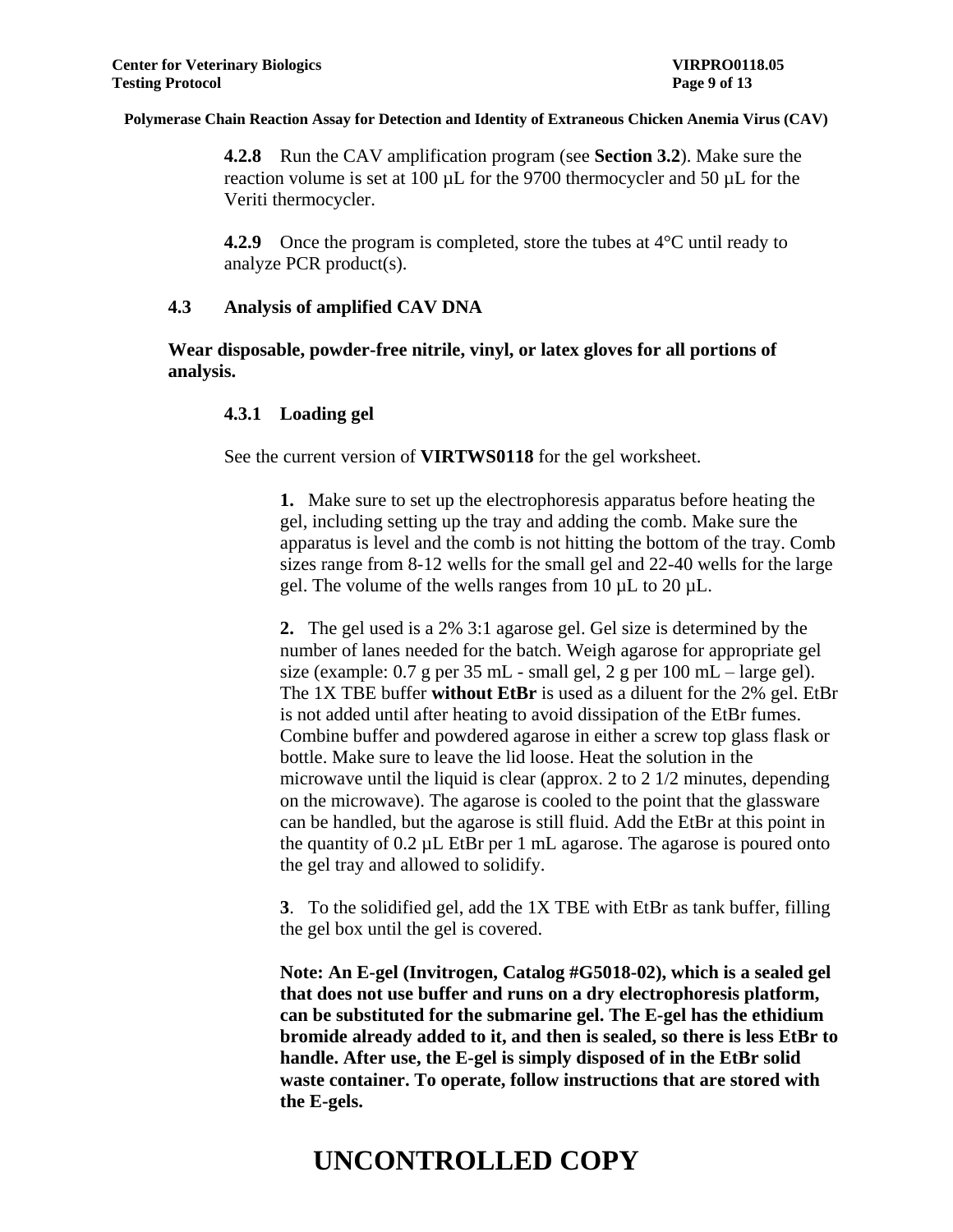**4.** Using a filtered micropipette tip, mix the reaction product (from **Section 4.2**) with 10X BlueJuice or equivalent loading buffer at a ratio of 10:1 (reaction product to BlueJuice) in a sterile tube or 96-well microtiter plate. For example, a well that would contain 20 µL would have 18 µL of reaction product mixed with 2  $\mu$ L of loading buffer. Mix by pipetting up and down. Repeat step for all samples. Make sure to change tips for each sample.

**5.** Pipette all of the loading buffer/product mixture into the respective gel well for that sample, reserving the first (and last lane if more than 6 samples) for the 100 bp ladder. Load all samples, making sure to change tips for each sample. Record the order that the samples are loaded on the current version of the gel lane area on **VIRTWS0118**.

**6.** Pipette the 100 bp ladder to the first lane of the gel and to the last lane of gel if needed. Record the addition of the ladder on the lane worksheet. The ladder is added last because some ladders have a tendency to float out of the well. Normally the volume of ladder added is the established volume of the well, but if the ladder does float easily, a volume of ladder less than that of the volume of the well may be used. For instance, for a gel with a 20 µL well volume, 10 or 15 µL of ladder may be added if floating is a concern.

## **4.3.2 Running gel**

**1.** Replace the electrophoresis apparatus cover, matching black and red connectors. Attach electrodes with the appropriate positive (red) and negative (black) leads to the power supply. Verify that the entire apparatus is level. The current runs negative to positive from the top of gel.

**2.** Set the power supply to run at an appropriate voltage. This varies with the type of gel box used and the concentration of the gel. What is usually used is 100 volts for 60 to 80 minutes for a 2% TBE gel.

**3.** Power up the unit and apply current to the gel. Observe that the apparatus is operating correctly by the formation of bubbles along the black electrode end of the apparatus. If bubbles do not form, the electrophoresis apparatus is not working right. Make sure the black electrode is at the top, that all connections are connected properly, and that the gel box is on and is working properly. Allow the current to run until dye has migrated close to the bottom edge of the gel. **Do not let the dye run off the gel.**

**4.** Turn the power supply off.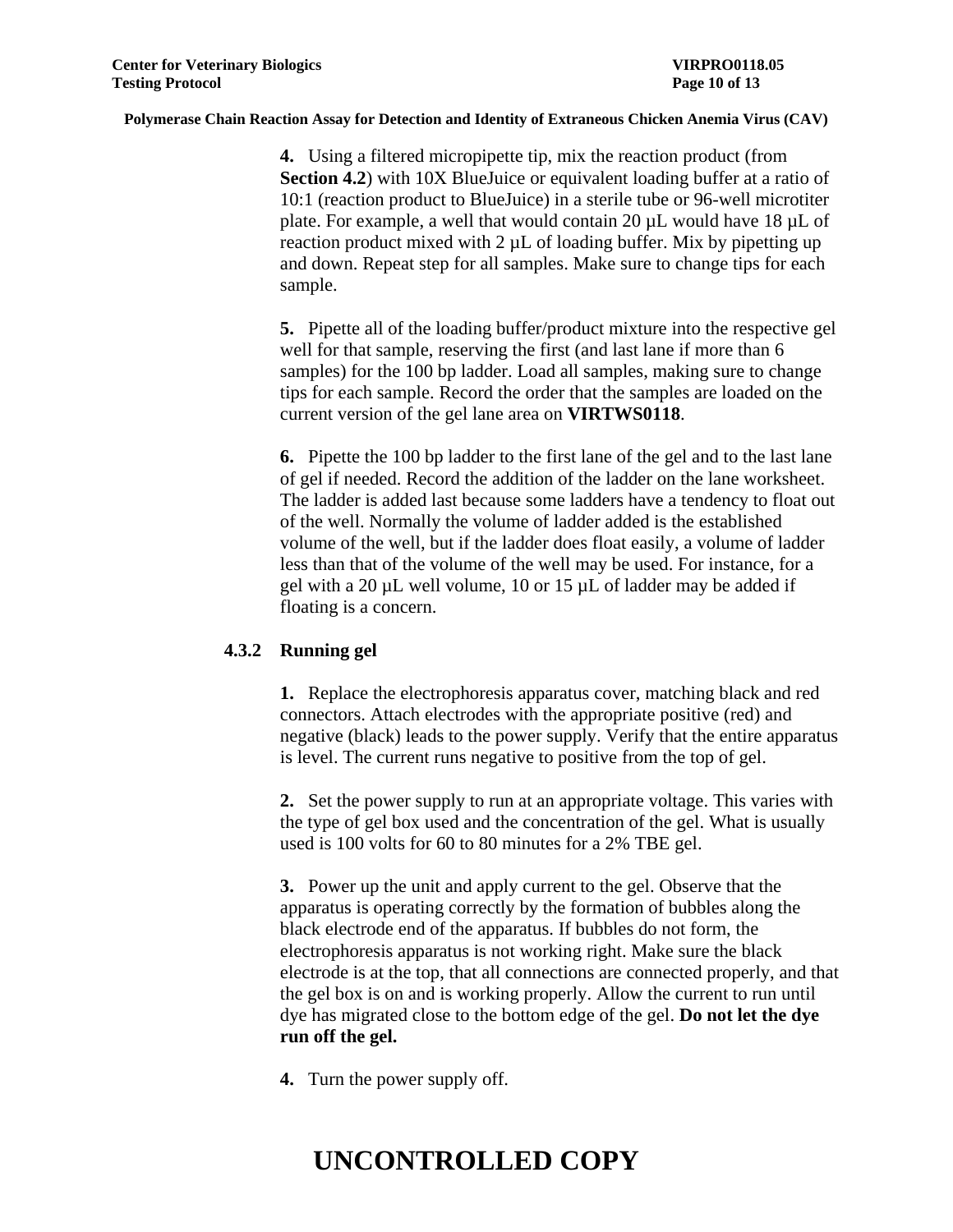## **4.3.3 Visualizing and documenting gel**

**1.** Carefully disassemble the gel apparatus. Refer to **2.2.13** for safe handling of gels containing EtBr. Lift the tray holding the gel out of the apparatus.

**2.** Place the tray in a shallow container or on several sheets of Kimwipes if not moving the tray very far, and transport gel to UV light box.

**3.** View and photograph gel according to available programs. The current program for recording pictures is the Kodak Gel Logic 2200 imaging system and the analysis program is Kodak Molecular Imaging Software version 4.0.4 or current version image analysis software. Attach a photograph or electronic picture to the current version of **VIRTWS0218** and retain the original copy with the batch records. After photographing, dispose of gel in a container designated for solid EtBr waste. Empty the gel buffer containing EtBr into a designated container. **DO NOT pour EtBr buffer down the sink.** After disposing of the buffer, rinse the gel box and associated parts (gel tray, comb, lid, etc.) with tap water and allow to air dry.

## **5. Interpretation of the Test Results**

Compare any visible bands to the standard ladders. CAV has a product size of 419 bp when compared to the bands on the 100 bp ladder.

Test criteria are:

- 1. Internal CAV positive controls have visible bands at 419 base pairs.
- 2. Sample only lanes having no visible bands at 419 bp.
- 3. External negative control has no visible band at 419 bp.
- 4. External positive control has a visible band at 419 bp.

If all four criteria are met, testing is considered satisfactory and samples are reported as negative for extraneous CAV. If criteria #1 or #3 are not met, testing is considered invalid. If criterion #4 is not met, testing may still be considered valid and satisfactory and negative for extraneous CAV. If criterion #2 is not met, testing is considered unsatisfactory.

Invalid testing will be repeated.

At supervisory discretion, unsatisfactory testing will be repeated until either 2 consecutive tests are satisfactory and negative for extraneous CAV or until 2 consecutive tests are unsatisfactory and positive for extraneous CAV.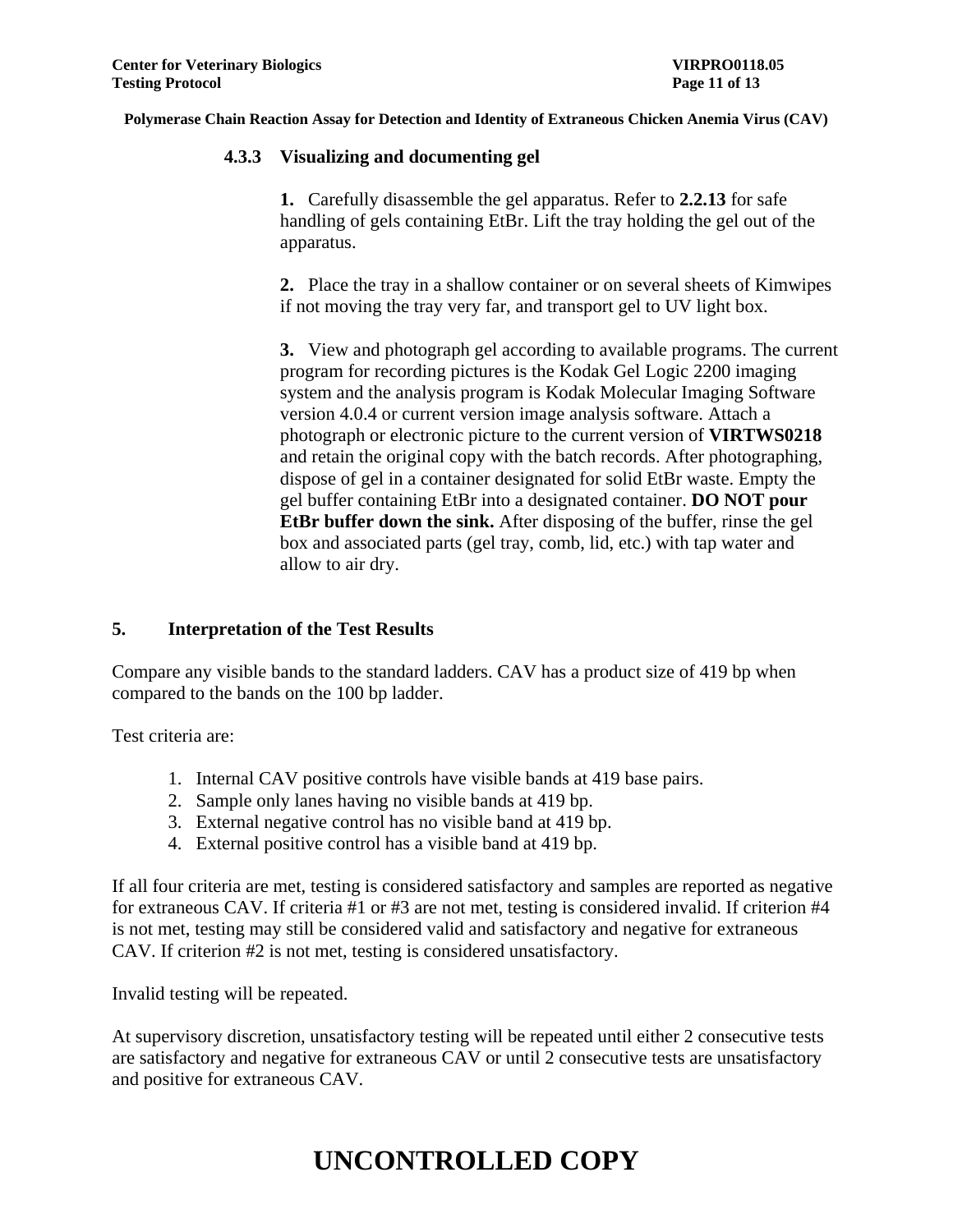#### **6. Report of Test Results**

Report results on report out worksheet **VIRTWS0218.** Results are reviewed and entered into proper computer databases according to the current version of **VIRSOP0027**.

### **7. Summary of Revisions**

### **Version .05**

• The Contact information has been updated; however, the Virology Section has elected to keep the same next review date for the document.

### **Version .04**

- The Contact information has been updated.
- **2.2.1:** Test worksheets have been updated.
- **2.2.3:** A new CAV DNA positive control has been added.
- **3.3.1:** The preparation, use, and storage of the new CAV DNA positive control have been added.
- **4.1/4.2:** These sections have been updated to reflect procedures in the laboratory that involve using an internal CAV DNA positive control before extraction of samples.
- **4.3:** This section has been updated to reflect current equipment and procedures used in the laboratory.

## **Version .03**

- Contact information has been updated.
- **2.2.4:** "Six Paq" has been removed and the part number changed.
- **2.2.10:** This section has been updated to reflect current equipment and procedures used in the laboratory.
- **4.1.2/4.3.1:** The processes have been further clarified.
- $\bullet$
- **4.4.3:** The use of Kimwipes has been added.